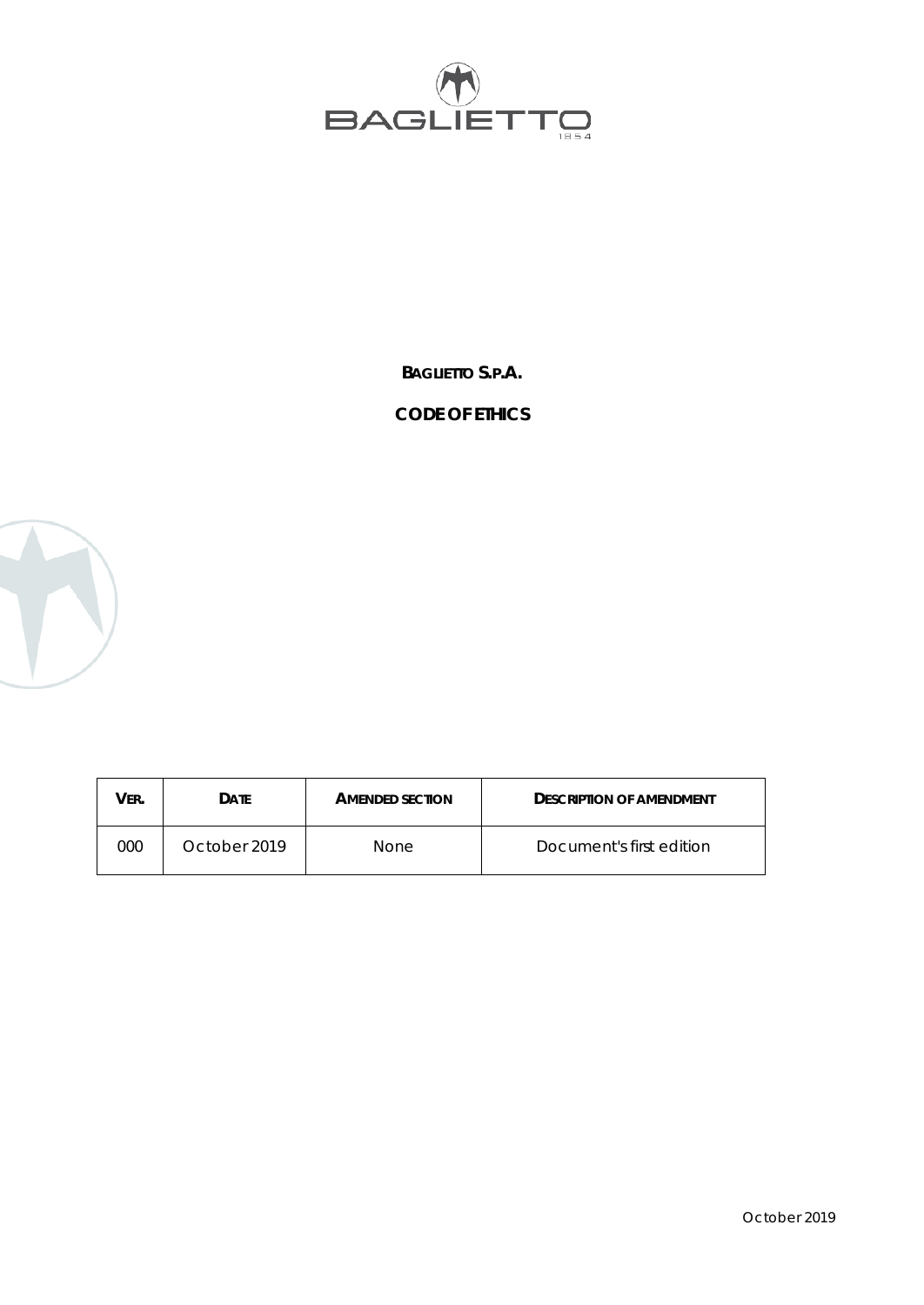

# **TABLE OF CONTENTS**

- **1. PURPOSE**
- **2. MISSION**
- **3. SCOPE OF APPLICATION**
- **4. DISSEMINATION AND UPDATE**

# **5. GENERAL ETHICAL PRINCIPLES**

- 5.1. INTRODUCTION
- 5.2. MORAL INTEGRITY, HONESTY, PROPRIETY AND CONFLICTS OF INTEREST
- 5.3. RESPECT FOR HUMAN DIGNITY AND COMMITMENT TO DEVELOP PROFESSIONAL SKILLS
- 5.4. TRANSPARENCY IN TRANSACTIONS AND UNFAIR COMPETITION
- 5.5. TRANSPARENCY IN ACCOUNTING
- 5.6. CONFIDENTIALITY
- 5.7. PROTECTION OF HEALTH AND SAFETY AND THE ENVIRONMENT

#### **6. MANAGING THE BUSINESS AND RULES OF CONDUCT**

- 6.1. RULES OF CONDUCT
- 6.2. RULES OF CONDUCT FOR DIRECTORS
- 6.3. RULES OF CONDUCT FOR SHAREHOLDERS
- 6.4. RULES OF CONDUCT IN STAFF RELATIONS
	- 6.4.1. SELECTION OF STAFF
	- 6.4.2. ENTERING INTO EMPLOYMENT RELATIONSHIPS
	- 6.4.3. STAFF MANAGEMENT AND APPRAISAL
	- 6.4.4. RIGHTS OF THE WORKER
	- 6.4.5. DUTIES OF THE WORKER
- 6.5. RELATIONS WITH CUSTOMERS
- 6.6. RELATIONS WITH EXTERNAL CONSULTANTS
- 6.7. RELATIONS WITH SUPPLIERS
- 6.8. EXTERNAL RELATIONS AND RELATIONS WITH OTHER STAKEHOLDERS
- 6.9. RELATIONS WITH THE PUBLIC ADMINISTRATION
- **7. SANCTIONS SYSTEM**
- **8. FINAL PROVISIONS**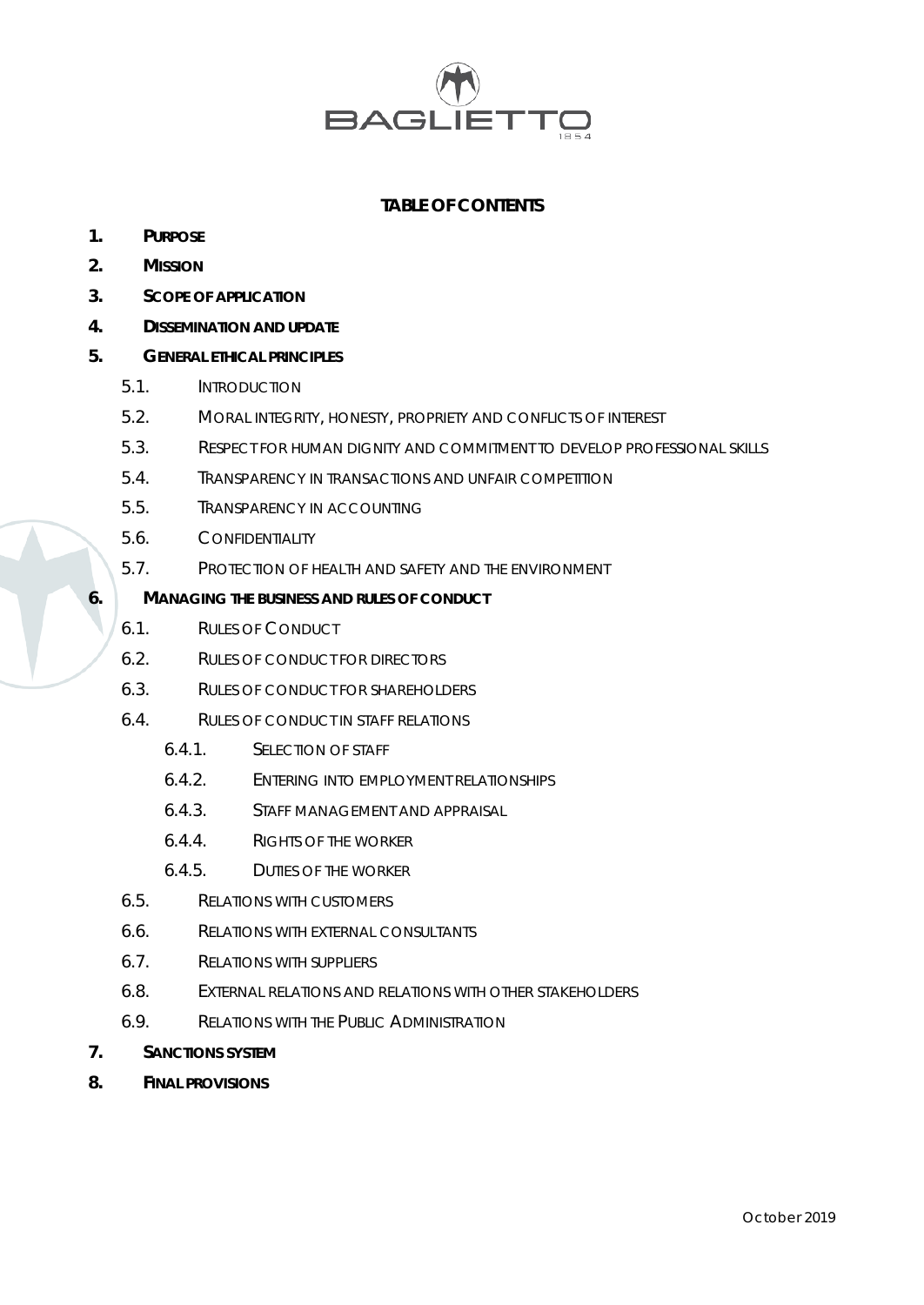

## **1. PURPOSE**

The Code of Ethics adopted by Baglietto S.p.A. (hereinafter, "Baglietto" or the "Company") is a tool for the implementation of good conduct practices in business activities, in accordance with national and international legislation. The Code expresses the rights and duties, and the commitments and responsibilities to be assumed by anyone working and collaborating with the Company in any way.

The Code aims to define the improvement of internal relationships and the formation of an external, uniform and clear image, the abolition of opportunistic behaviour and the motivation of the maximum number of participants toward positive objectives.

To this end, Baglietto undertakes to create and manage an organisation with good rules that unambiguously manifest its values, are able to transparently identify conduct that is considered to be negative and express appreciation for positive conduct.

This Code was drawn up in a participatory manner involving company top management, employees and collaborators, with the goal of defining criteria of conduct with a positive ethical value shared as widely as possible within the Company.

The Code, therefore, is of a proactive nature: it is a tool that is not designed to sanction but, rather, is directed toward addressing the conduct to be adopted in business activities.

The principles set out in the Code of Ethics, as well as the corporate objectives and the strengthening of the capacity to create jobs, are pursued by ensuring that facilities and processes have suitable decision-making and operating safety standards that are propaedeutic to the development of corporate activity, the efficiency of selection mechanisms, business management, quality in management systems and risk measurement.

The need to share as extensively as possible the values which Baglietto acknowledges requires that these are defined and clarified in an official document. This enables widespread dissemination within the area of the Company so that all those who are part of it or who collaborate with it in any way can consistently comply with the principles set forth. Under no circumstances can the claim of acting in pursuit of an interest or benefit to the Company justify the adoption of conduct that is at odds with the conduct set out in this document.

The content of this Code of Ethics is, in fact, relevant for the purposes of preventing the offences envisaged and punished by Legislative Decree No. 231/2001 and constitutes a key element of the preventive control system.

# **2. MISSION**

Baglietto S.p.A., based in La Spezia, has been a historic Italian nautical brand since 1854 and is an icon of Made in Italy yachting. The boat yard is specialised in the construction of new planing aluminium yachts from 35 to 50 metres and steel and aluminium hull displacement mega yachts exceeding 40 metres. This is also complemented by refitting and naval reconstruction activities of absolute excellence, in addition to military constructions, with the Baglietto Navy trademark, an ancient tradition of the Baglietto brand. The wide range on offer by the boat yard does not, however, limit the choice for Baglietto fans who can also count on the yard's total flexibility, with a part of its production dedicated to full "custom-built".

In February 2012, the boat yard was acquired by the Gavio Group, an international leader in motorway construction and concessions.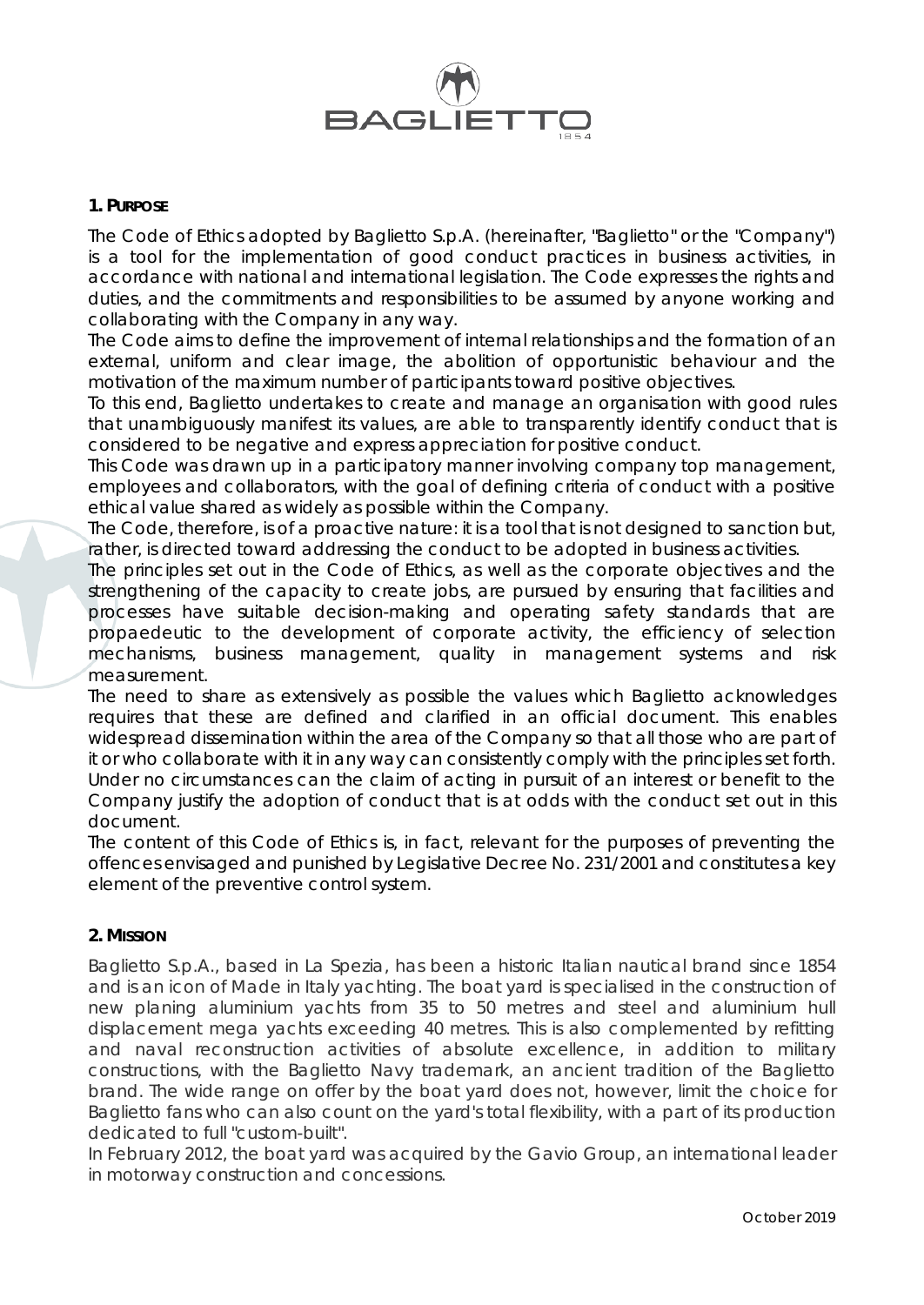

Baglietto's impressive endeavour is not limited to activities dedicated to the construction of these vessels, but also concerns the important activity of developing and designing new models which form equal bases for future development and consolidation. Each of these projects consistently follows the fundamental conceptual lines distinguishing the yachts of past success, both in the recognisability of the style and in absolute observance of the marine qualities of sturdiness, reliability and safety which have always strongly characterised Baglietto vessels.

In addition to this constant attention to the product's quality and reliability, Baglietto is always attentive to the issues of health and safety at the workplace, in full compliance with applicable legal provisions.

The Company has, therefore, launched the development of an integrated Corporate Management Voluntary System for Quality and Health and Safety at the Workplace, in accordance with the ISO 9001 and ISO 45001 international standards. The latter standard is a commitment to actively maintain, to be certified by a third-party Body and to communicate performance and goals externally.

Baglietto S.p.a. focuses on research and sustainability, thanks to new ecosustainable solutions and choices with low environmental impact.

# **3. SCOPE OF APPLICATION**

This Code of Ethics applies to all directors, including those with operational, management and/or control functions within the Company, to employees and to all those who, in any way, collaborate or give their contribution to the company business, without any exception, including collaborators, consultants and agents (hereinafter, the "Recipients"). The following are specifically required to comply with the Code of Ethics:

- **Corporate boards and shareholders** with or without operational, management and/or control functions, who are to conform to all decisions and actions in compliance with the Code of Ethics, disseminating knowledge and facilitating its sharing on the part of employees and external collaborators who work with and on behalf of the Company;
- **Employees,** regardless of the type and the nature of the employment contract. Compliance with the rules of the Code must be considered an essential part of the contractual obligations of company employees pursuant to and in accordance with the provisions set out in Arts. 2104 and ff. of the Civil Code;
- **External collaborators such as agents, trading partners, consultants and suppliers of goods and services,** who must be suitably informed of the rules of conduct contained in the Code and must align their conduct to these principles for the entire duration of the contractual relationship with the Company. The knowledge and sharing of the Code of Ethics by these recipients must be expressly negotiated contractually, with a specific clause drawn up for this purpose;
- **Other stakeholders linked to the Company through a non-contractual relationship,** who are informed of the existence of this Code and who are obliged to familiarise themselves and to comply with its content.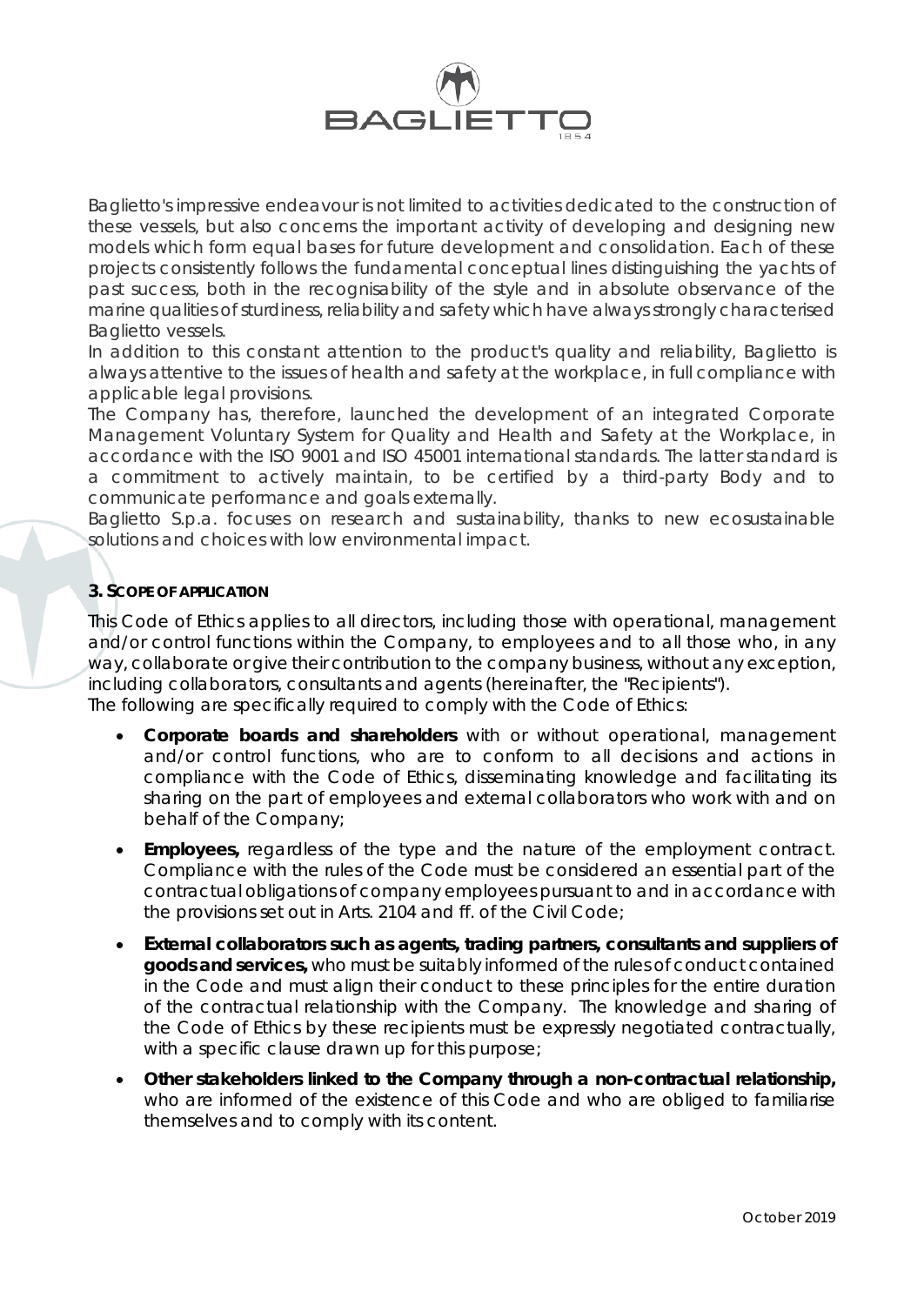

All Recipients are, therefore, obliged to observe and, to the extent applicable, ensure that others observe the principles contained in the Code of Ethics, which also applies to the overseas activities carried out by the Company.

The infringement of rules in the Code of Ethics undermines the relationship of trust established with the Company and, notwithstanding the conduct's criminal bearing, may entail the application of sanctions expressly provided for by the internal sanctions system regulated in the Organisational, Management and Control Model pursuant to Legislative Decree No. 231/2001 and invoked by the present Code.

## **4. DISSEMINATION AND UPDATE**

The Company undertakes to handle the internal and external dissemination of the Code of Ethics, ensuring its follow-up and update, and to provide all employees with the management guidelines defined for each area of activity.

The Company undertakes to provide an ongoing training and awareness raising programme on the Code of Ethics and to carry out all the necessary checks in order to ensure compliance, by preparing appropriate prevention and control tools, monitoring any information regarding possible infringements and applying appropriate sanctions should infringements be ascertained.

Finally, it ensures that no-one will suffer retaliation of any kind for having provided information on potential infringements of the Code of Ethics and guarantees the right to confidentiality with regard to the reporting person's identity.

Employees, in relation to their specific responsibilities, must inform third parties of the content of the Code, on the obligations that each of them must comply with and, pursuant to Legislative Decree No. 231/2001, are to report any breach of the requirements set out by the Code to their superiors or to the designated supervisory board appointed by the Company. Where necessary, they are to request clarifications and explanations.

#### **5. GENERAL ETHICAL PRINCIPLES**

#### **5.1. Introduction**

In conducting its business activities, Baglietto S.p.A. refers to the ethical principles derived from a legacy of individual and corporate values consolidated over time.

These values must be guided by the conduct of all those who, at various levels of responsibility and including consultants and external collaborators, contribute by means of their actions to the development of the organisation's overall activity.

The principles which inspire the organisation are:

- Moral integrity, honesty, propriety and conflicts of interest;
- Respect for human dignity and commitment to develop professional skills;
- Transparency;
- Confidentiality;
- Protection of health and safety and the environment;

and, in general, the rejection of any conduct which, although aimed at achieving a result that is consistent with Baglietto S.p.A.'s interests, presents aspects that are incompatible with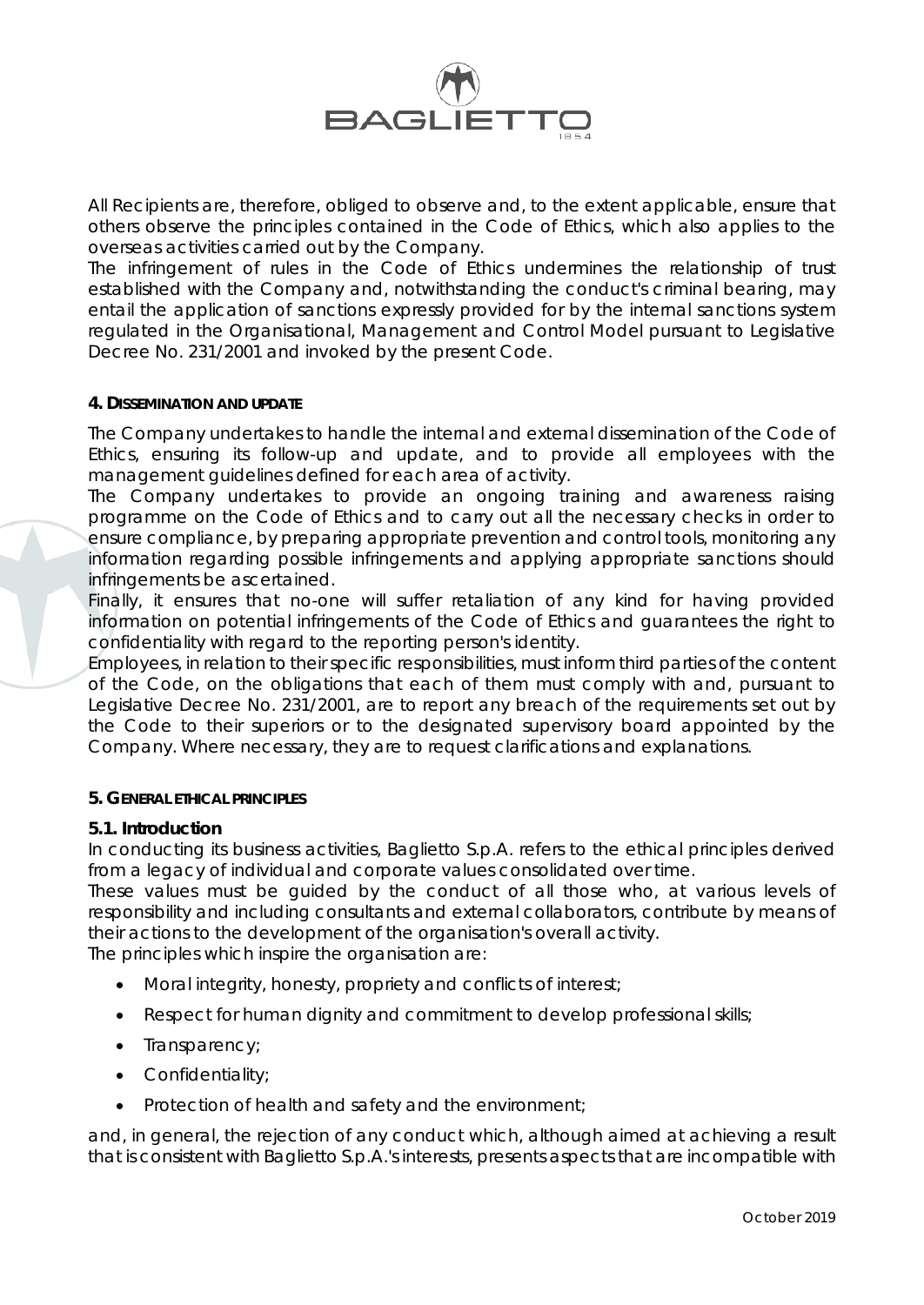

an organisational and management model characterised by absolute respect for the rules of law and for the conduct and procedural rules applicable within the Company.

All Recipients are required to comply with the laws and regulations applicable in the countries in which they operate, as well as with the professional ethics and internal regulations of the Company.

## **5.2. MORAL INTEGRITY, HONESTY, PROPRIETY AND CONFLICTS OF INTEREST**

All Recipients are to adopt a conduct that is based on the observance of the principles of moral integrity, honesty and propriety in the pursuit of corporate objectives and in all relations with individuals and organisations within and outside of the Company, without pursuing personal interests that are inconsistent with those of the Company and with the ethical principles set out in this Code.

The Company undertakes to comply with all the national and international rules, laws, directives and regulations for all generally recognised practices.

Under no circumstances may the pursuit of corporate interest justify an action that does not conform to a legal and honest line of conduct.

#### **5.3. RESPECT FOR HUMAN DIGNITY AND COMMITMENT TO DEVELOP PROFESSIONAL SKILLS**

Baglietto S.p.A. ensures and demands respect for fundamental human rights, protecting each person's dignity in any type of internal and external relationship.

Any type of discriminatory behaviour in relation to political and trade union opinions, religious, racial or ethnic origins, nationality, age, gender and sexual orientation, state of health and, in general, any personal characteristic is not allowed or tolerated.

To this end, the Company fights any form of intimidation, hostility, isolation, undue interference or influence and sexual harassment.

Baglietto S.p.A. is aware that human resources are a vital and indispensable factor for the development of corporate activity; for this reason, the Company acknowledges the centrality of the people who work in its organisation, including consultants and external collaborators, and safeguards each person's professional growth and development so as to be able to increase the wealth of competences they possess.

The Company offers equal employment opportunities to its employees, having due regard for related professional attributes and performance capabilities, and without any discrimination.

Baglietto S.p.A. intends to promote the dissemination of information and the spirit of belonging to an integrated group, knowing full well that teamwork together with integration between the different functions, activities and business sectors is an essential condition for the pursuit of corporate objectives.

## **5.4. TRANSPARENCY IN TRANSACTIONS AND UNFAIR COMPETITION**

The principle of transparency involves truthfulness, accuracy and completeness of information both within and outside of the Company.

In compliance with this principle, Baglietto S.p.A. undertakes to provide information to all its internal and external stakeholders in a clear, comprehensive and timely manner, with regard to the actions carried out at all company levels.

This principle extends to all information transmission methods, including those transmitted through the Company website (www.baglietto.com).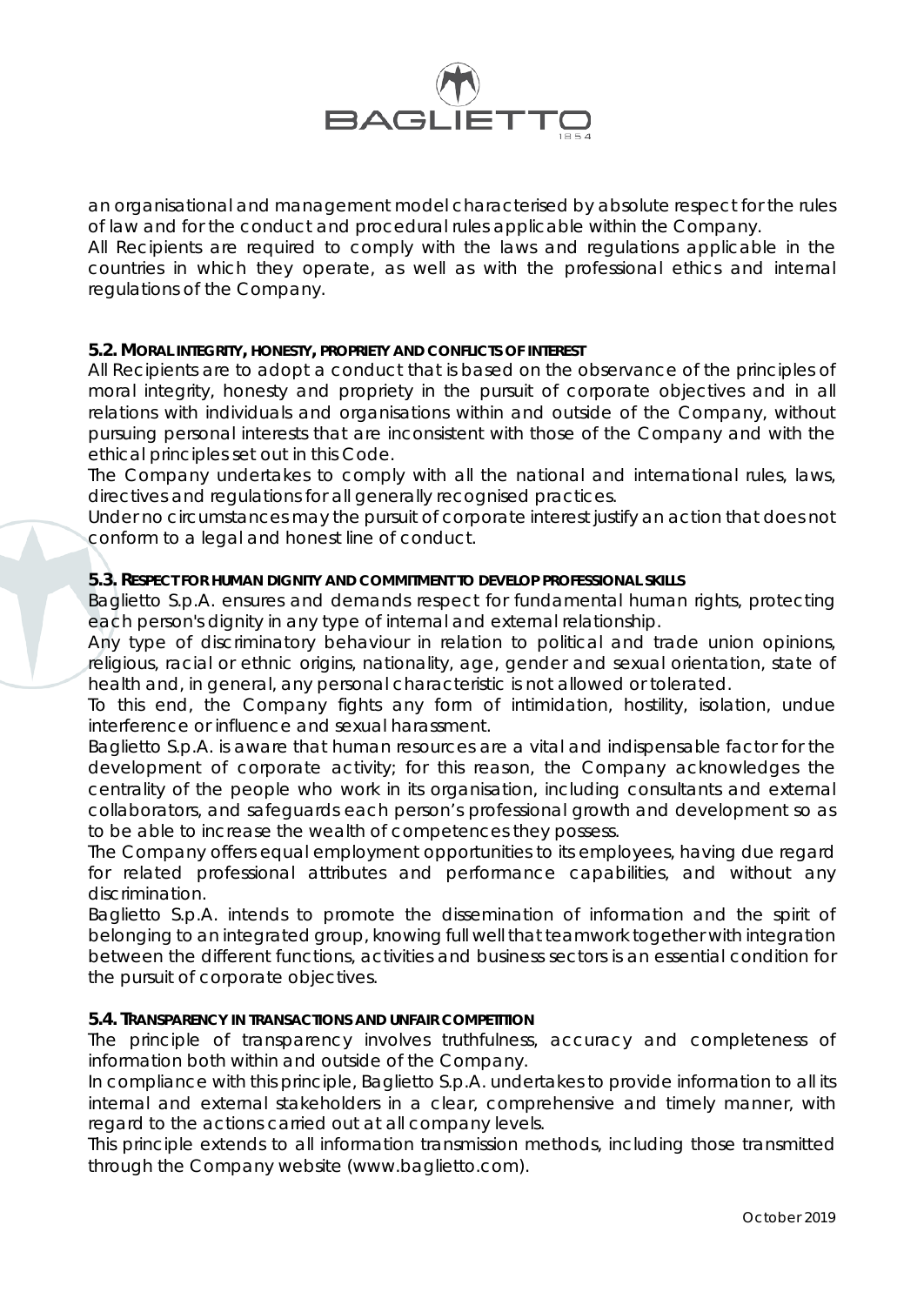

To this end, all transactions must be appropriately recorded and the decision-making process, authorisation and execution must be verifiable.

Recording must take place on suitable documental support in order to facilitate, at any time, checks which attest to the nature and grounds of the transaction, as well as to who authorised, executed, recorded and verified it.

The Company addresses its activities with due regard to competition, aware of its value which must be inspired by the principles of propriety and fair competition toward other market operators, with the commitment not to unduly damage the image of competitors and their products.

In particular, Baglietto requires all Recipients to refrain from being involved, either personally or through third parties, in initiatives or contacts between competitors which may appear as breaches of regulations intended to safeguard competition and the market.

## **5.5. TRANSPARENCY IN ACCOUNTING**

In the keeping of accounting documentation and records, Baglietto S.p.A. conforms to the principles of veracity, propriety, clarity and completeness of the information set out in this Code.

In particular, all internal or external staff involved in this process must:

- Represent operational facts in a complete, transparent, truthful, accurate and timely manner, also in order to facilitate the accounting process as a whole and in compliance with envisaged procedures;
- Properly and without any omission record every economic operation and financial transaction;
- Keep adequate documentation on each operation and transaction on suitable paper and/or computerised support in order to facilitate, at any time, audits that certify the nature and the grounds of the transaction and identify who has authorised, executed, recorded and verified it;
- Store this documentation in a logical and organised manner to make it easily available.

All internal or external staff involved in this process must provide clear and complete information, ensure the accuracy of the processing and data and report the presence of conflicts of interest.

Such persons are obliged to collaborate in control activities and not to prevent or hinder the designated bodies, corporate boards and shareholders from conducting the activity.

Recipients who are directly aware of omissions, falsifications or negligence regarding the keeping of accounts or the records on which the accounting records are based are obliged to report the facts to the Supervisory Board.

#### **5.6. CONFIDENTIALITY**

Baglietto S.p.A., in compliance with applicable law concerning personal data protection, undertakes to safeguard the confidentiality of Recipients and of all those who are in contact with the Company.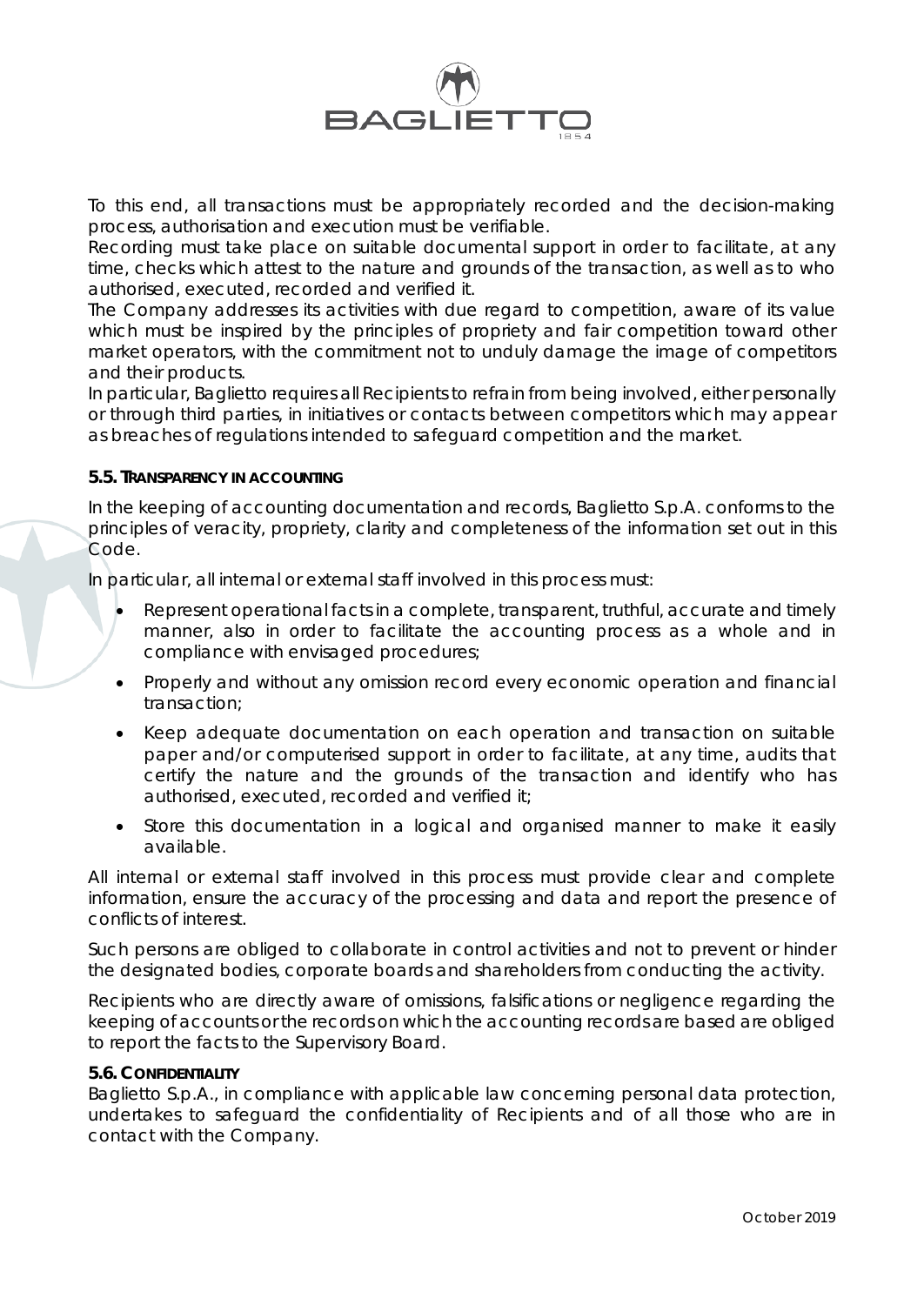

To this end, it ensures the confidentiality of the information in its possession and refrains from searching for confidential data, except in the case of explicit and informed authorisation in accordance with applicable legal provisions.

Recipients of this Code therefore undertake to keep confidential all information that comes to their knowledge during transactions carried out on behalf of the Company, not to use it for purposes that are not connected with the exercise of their activity and to process data in accordance with authorisations received and established corporate procedures.

## **5.7. PROTECTION OF HEALTH AND SAFETY AND THE ENVIRONMENT**

Baglietto S.p.A., aware that the protection of the territory and of the surrounding environment is the primary condition for the achievement of its development objectives, undertakes to ensure that its activity takes place in full respect of the health and safety of employees and of third parties. The Company adopts the most suitable measures to avoid, reduce and/or manage risks associated with the conduct of its business and of the environment, in its most extensive meaning. This is also in line with sustainable development, in the context of the continuous monitoring of the Company's environmental impact, with the aim of reducing it over time.

The Company's attention to environmental issues led Baglietto S.p.A. to comply with an Environmental Management System in line with the provisions of the ISO 45001:2018 standard.

As regards the Environment, Baglietto S.p.A. undertakes to operate by:

- Ensuring conformity to applicable national and international environmental legislation and to the requirements that are applicable to its corporate context;
- Designing and creating its products by pursuing the minimum level of environmental impact that is economically viable and with the best possible technology;
- Operating in the logic of continuous improvement of environmental performance and by defining and monitoring appropriate indicators;
- Optimising reduction in the consumption of natural resources and in the production of waste through the development of recycling practices.

The Company is equally sensitive to the issue of the health and safety of its employees and of those who live in the vicinity of its establishments, for whom it safeguards, implements and develops plans and actions for specific risk prevention through the implementation of the ISO 45001:2018 standard.

To this end, the Company undertakes to operate by:

- Taking account of the degree of technical development, replacing that which is dangerous with that which is not, or with that which is less so;
- Organising the work by adapting it to people (workstations, choice of equipment, etc.);
- Suitably planning prevention;
- Imparting appropriate instructions to staff.

Recipients must abide by these principles when taking decisions and implementation them.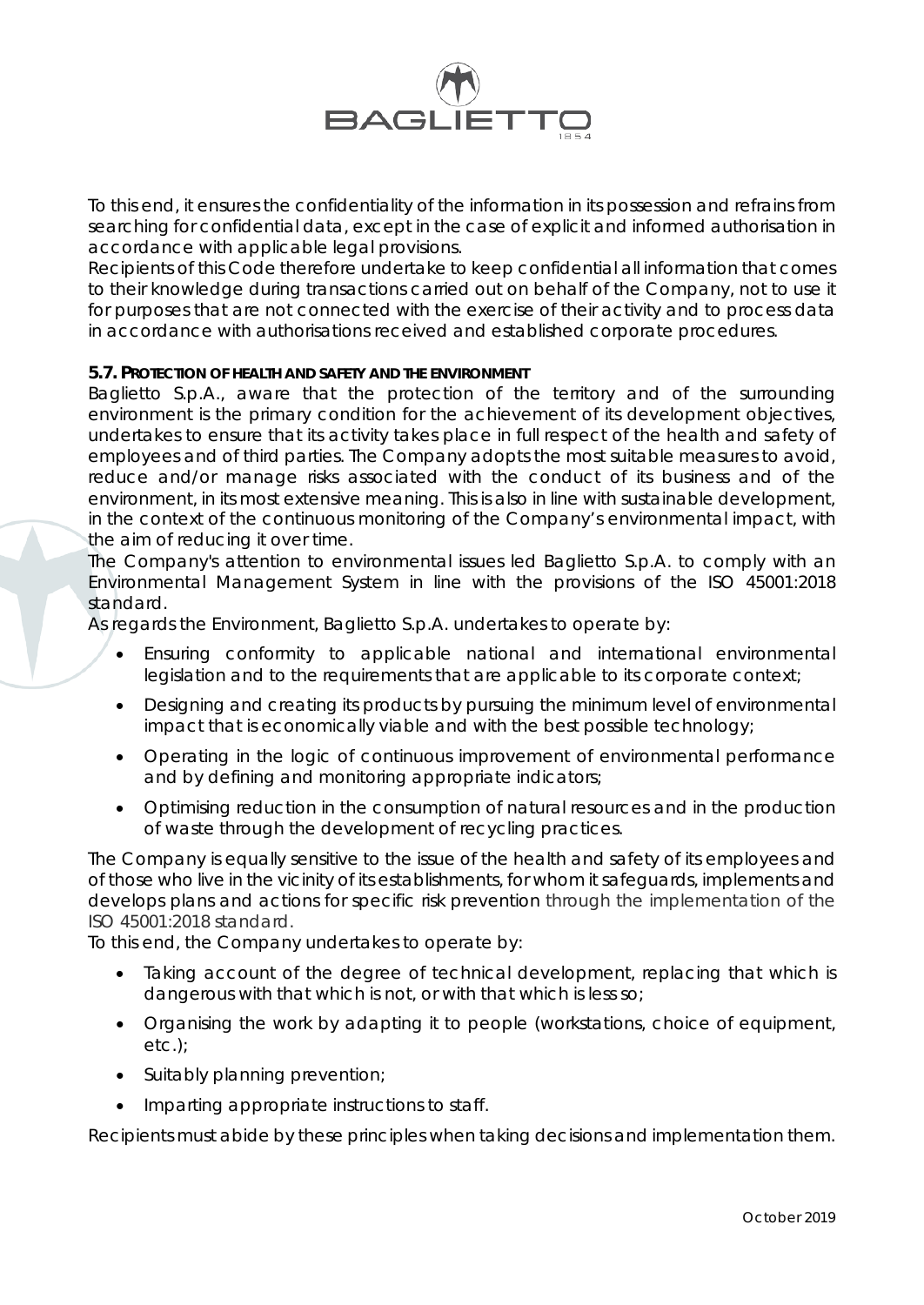

In confirmation of the considerable importance that the Company places on the values of the protection of health and safety and the environment, the performance appraisal of employees takes their conduct into consideration, in line with corporate policies.

#### **6. MANAGING THE BUSINESS AND RULES OF CONDUCT**

# **6.1. RULES OF CONDUCT**

Baglietto S.p.A. defines the rules of conduct to which all the parties obliged to comply with the Code of Ethics must refer to during the performance of their activities.

*Unlawful conduct*: the Company, in line with the values of honesty and transparency, undertakes to implement all the necessary measures to prevent and avoid offences from being committed. In particular, it prohibits sums of money being paid or other forms of corruption being pursued with both Italian and foreign private parties and public officials and/or members of their families, in order to influence independence of judgment or to obtain direct or indirect advantages to the company itself.

**Terrorism:** The Company undertakes not to directly or indirectly provide funds in favour of parties that promote, constitute and run associations or intend to carry out terrorist offences or acts of violence with the purpose of subverting the democratic order.

*Organised crime:* The Company strongly condemns and opposes, with all the tools at its disposal, any form of organised crime, including of a mafia-related nature. The Company pays particular attention to monitoring the necessary requirements of good repute and reliability in relation to all trading partners. Attention is paid both in the step prior to the establishment of the relationship and during its course, through a request for the information necessary to ascertain moral integrity, respectability, reliability and the lawfulness of the activities carried out.

*Prevention of activities related to the handling of stolen goods, money-laundering or use of illicit money and contraband, and self-laundering:* The Company undertakes not to accept any requests that might rouse the suspicion of an attempt to legalise the proceeds from unlawful activities. Performing the following actions is particularly prohibited:

- Putting in place accounting transactions that are not fully traceable, in breach of accounting procedures provided by the Company;
- Receiving and/or making payments on bank accounts held in tax havens or in countries other than the country in which contractors are based;
- Carrying out financial and/or commercial transactions with counterparties using opaque corporate structures and/or impeding the unique identification of the corporate structure (ownership) and/or of the transaction's real beneficiaries and acquiring, receiving or using in Baglietto activities any goods that may be presumed to originate from any unlawful activity.

*Conflicts of interest:* staff must not put in place transactions that are in actual or potential conflict of interest with the Company.

Furthermore, employees must refrain from any attempt to gain personal advantage or to secure business opportunities which come to their knowledge in the course of carrying out their duties.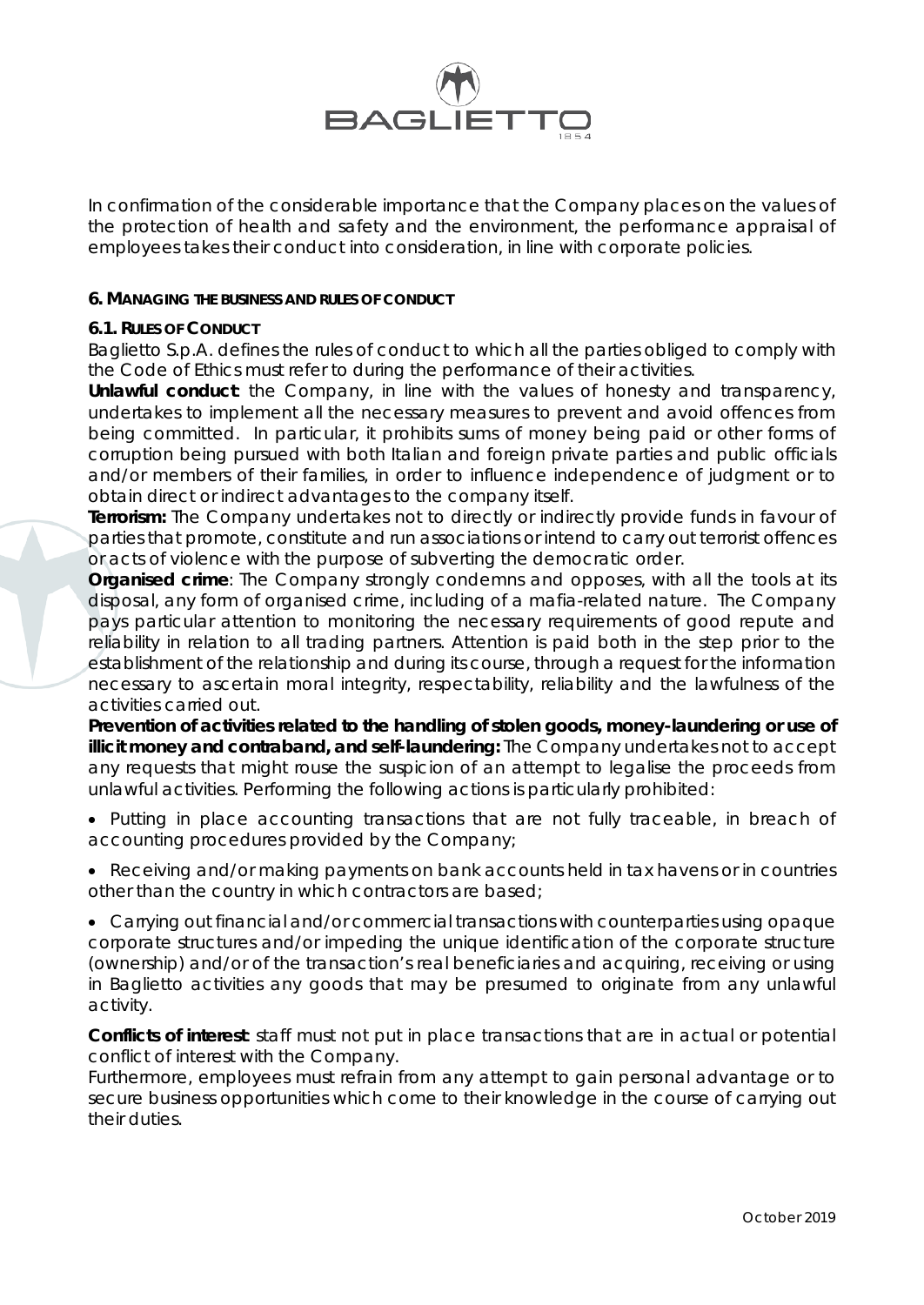

Should a conflict of interest arise, even if only potentially, employees are required to notify their direct manager who, in turn, is obliged to inform senior management in order to assess whether this is the case.

*Gifts, gratuities and benefits*: Baglietto S.p.A. is establishing a procedure which determines the criteria and methods for granting and receiving gifts and gratuities.

Any form of donation exceeding normal commercial practices or courtesy or, in any case, designed to acquire favourable treatment is not permitted.

Permitted gifts are those of modest value and, in any case, those that cannot be interpreted by an impartial observer as designed to gain an advantage in an improper manner, those that cannot compromise the integrity and/or the reputation of one of the parties, and those that cannot influence the counterparty's decision-making autonomy, independence of judgment and impartiality.

In the case where Company representatives receive or distribute gratuities, the gifts permitted are solely those of modest value (meaning goods of a contained commercial value or of a symbolic value) and those of a contained value aimed at promoting initiatives of a beneficial or cultural nature, or of the Company image (*brand image*).

Those who receive unauthorised gratuities, gifts or benefits are required to notify the Supervisory Board which, according to established procedures, will inform the third party of the Company's orientation in this matter.

*Accounting and administrative management*: accounting documents must report the transactions carried out by the Company in a precise, correct and specific manner. All transactions must be authorised and carried out in accordance with the instructions given by management. Transactions must be recorded in such a way as to enable the correct preparation of financial statements and safeguard the activities of Baglietto.

All parties (employees and/or consultants) who in any way, even in the capacity of mere data providers, are involved in the formation of financial statements and similar documents or, in any case, of documents representing Baglietto's economic, asset or financial situation, and particularly the directors, statutory auditors and those who hold senior management positions:

- Are obliged to fully cooperate on specific aspects; to ensure the completeness and clarity of information provided and the accuracy of data and its processing;
- It is prohibited to present facts that do not correspond to the truth, even if subject to valuation, or to omit information or to hide data in direct or indirect breach of regulatory principles and internal rules of procedure so as to mislead the recipients of the above-mentioned documents.

It is prohibited to impede or, in any case, hinder the development of control or auditing activities that are legally assigned to shareholders, the Board of Statutory Auditors, the Supervisory Board or the audit firm.

It is prohibited to spread false news or put in place fictitious transactions or other ploys such as to trigger a significant change in the price of listed or non-listed financial instruments.

It is prohibited to hinder the duties of all those who have dealings with public supervisory authorities, as well as directors, statutory auditors and those who hold senior management positions.

It is also prohibited, in communications to the aforesaid authorities, to disclose facts that do not correspond to the truth, even if subject to valuation, on Baglietto's economic, asset or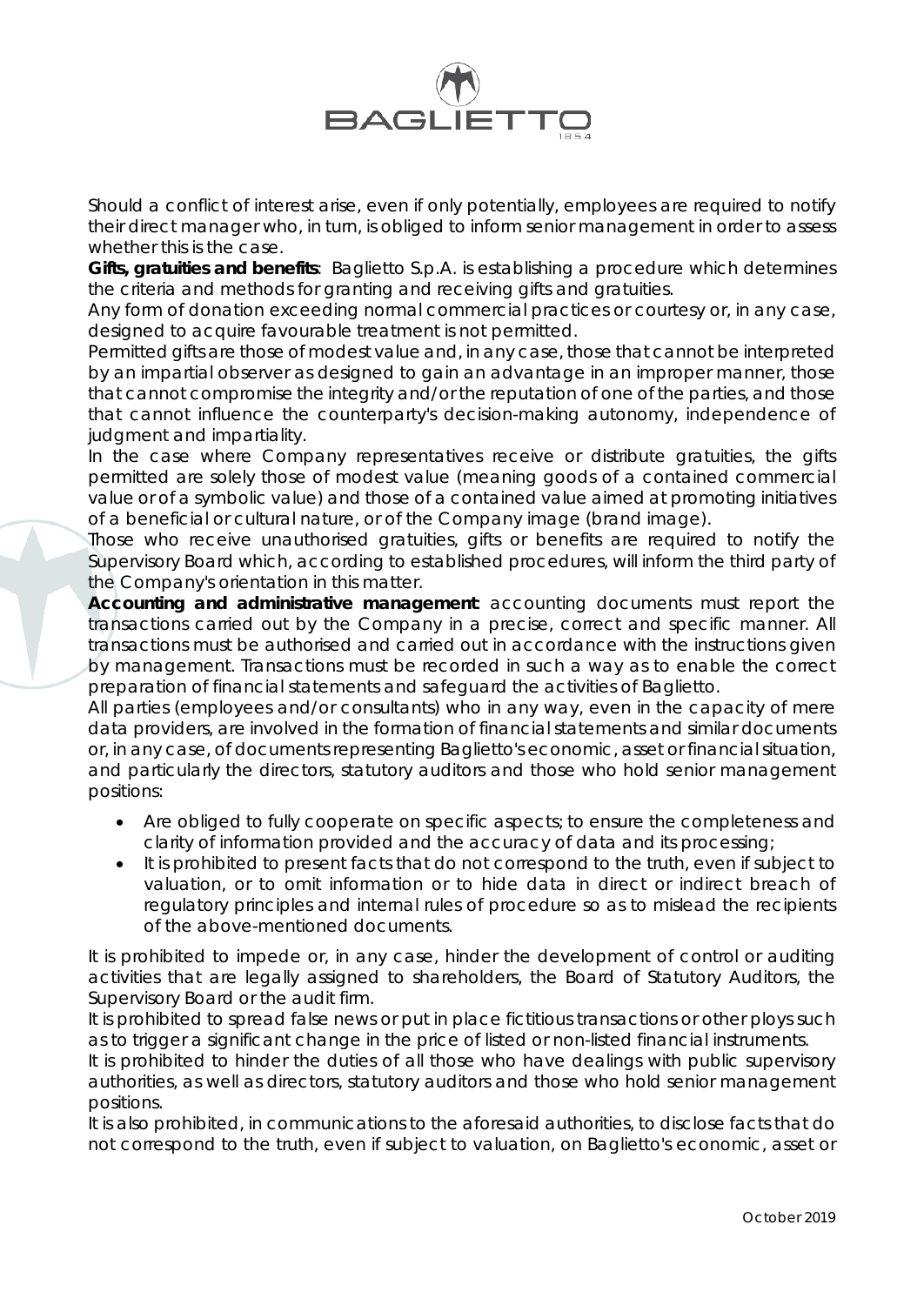

financial situation, or to conceal by other fraudulent means, in whole or in part, the facts concerning the situation itself and which would have to be disclosed.

Baglietto S.p.A. employees and consultants are to avoid any conduct that could directly or indirectly cause situations of insider trading, even by third parties.

Employees, consultants, members of the board of directors, statutory auditors and, more generally, all the persons who have access to confidential information that is not accessible to the public and such that can influence the value of equity and - more generally - any other security issued to the public, must refrain from using such information for the sale and purchase of the aforesaid securities, in order to ensure maximum market transparency.

Funds and activities must be recorded in accordance with the accounting principles adopted by Baglietto S.p.A. It is strictly prohibited to use Baglietto's funds and activities for illicit unjustified purposes; the administrative manager is to exercise caution in order to guarantee compliance with this restriction.

Baglietto's registers and accounts are to be kept in accordance with the applicable reference provisions and regulations, also in order to ensure the transparency, lawfulness and reliability of the Company's financial statements.

*Cash management*: it is prohibited to falsify, hold, spend or, in any case, put into circulation banknotes, coins, public credit cards and counterfeit or altered revenue stamps. Those who receive banknotes, coins or public credit cards that are suspected to be counterfeit or stolen are to inform their direct manager to proceed with the appropriate complaint.

*Use of IT systems:* computer or telematic tools in use by employees and collaborators are to be used in compliance with the applicable rules and internal procedures.

The following conduct is particularly prohibited:

- Using information processed in computer systems or application programmes for purposes other than those of the business activity;
- Altering hardware and software configurations in operating systems provided by the Company and data in use by employees and collaborators;
- Sending threatening or abusive email messages or resorting to the use of expressions characterised by inappropriate language or language that is not in line with corporate policy;
- Sending advertising information, unauthorised by the Company and the recipient, through the improper use of the corporate network;
- Using company fixed and mobile telephone lines outside of corporate policies;
- Uploading any borrowed or unauthorised software onto company computer systems, making unauthorised copies of programmes and licensed programmes for personal, business or third-party use and installing any "peer to peer" programmes or personally-owned means of communication on one's PC;
- Using logins assigned to another user;
- Disseminating or using software and/or hardware to intercept, alter or delete the content of communications and/or computer documents.

**Information management:** information acquired during working activities must remain strictly confidential and may not be used, communicated or disclosed if not in compliance with applicable legislation and corporate practices.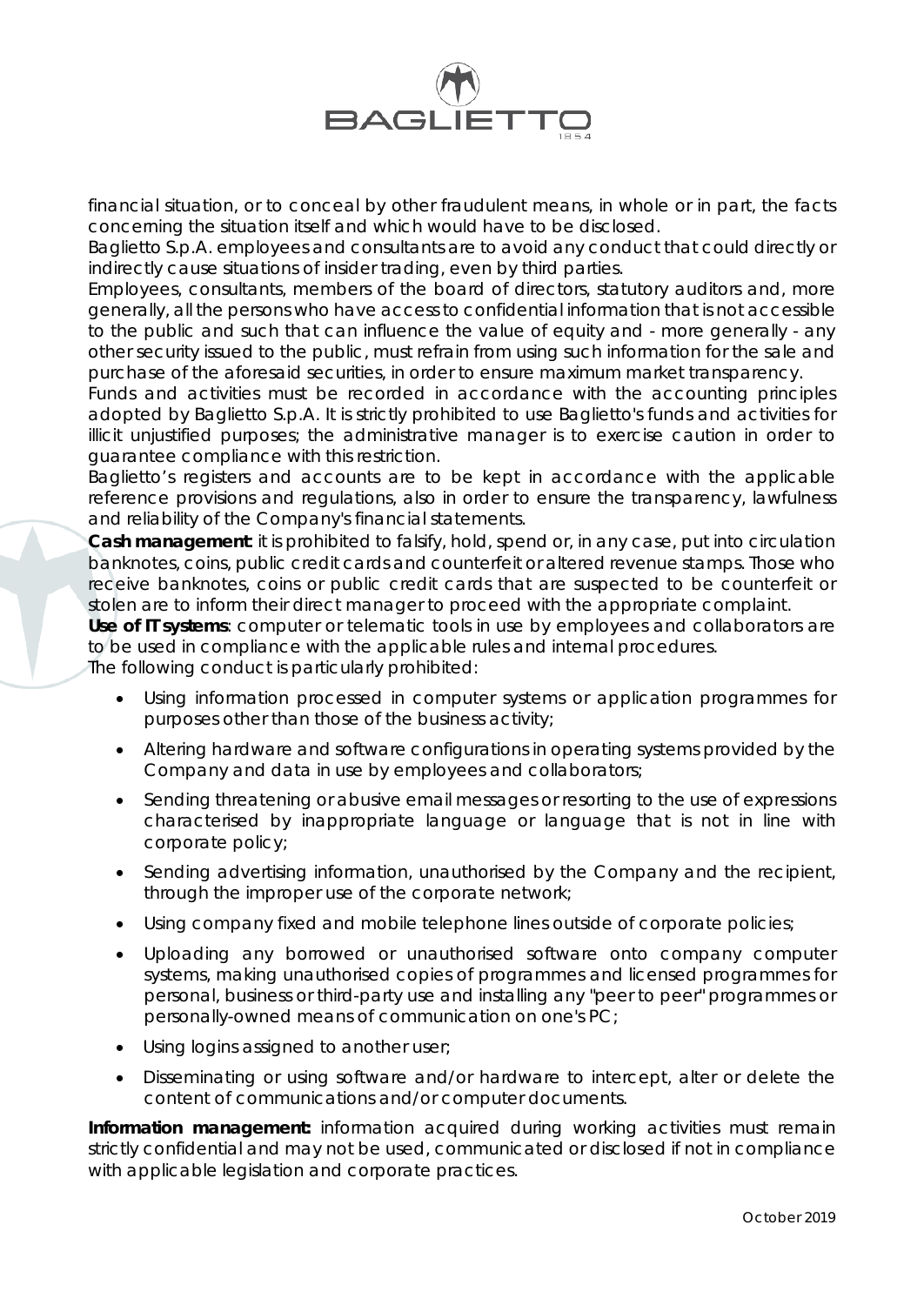

The drafting of work documents is to take place with the use of a clear, objective and comprehensive language so as to allow their use and verification by colleagues and managers.

*Protection of industrial and intellectual property rights:* Baglietto acts in full compliance with industrial and intellectual property rights legitimately held by third parties, as well with the laws, regulations and treaties, including within the Community and/or internationally, to safeguard such rights.

In this regard, all recipients are to respect the legitimate industrial and intellectual property rights of third parties and refrain from the unauthorised use of such rights, in the knowledge that their infringement can have negative consequences on Baglietto S.p.A.

In particular, in exercising their activities, staff are to refrain from any conduct that could constitute a usurpation of industrial property titles, the alteration or counterfeiting of national and foreign distinguishing marks of industrial products, brands and patents, industrial designs or models, and to refrain from importing, marketing or, in any case, using or otherwise putting into circulation industrial products with counterfeit or altered distinguishing marks or made by usurping industrial property titles.

Should scientific research lead to a genuine innovation, the Company on evaluating the opportunity and ethical-financial sustainability, will initiate the process for obtaining the patent.

Staff are to refrain from the unlawful and/or improper use of intellectual property (or parts thereof), protected pursuant to legislation in the area of copyright infringement, for their own personal interests or the interests of the company or third parties.

**Protection of the market and of free competition**: Baglietto undertakes to carry out its business activity guided by the principle of an undertaking operating on the free market. Any anticompetitive activities aimed at obtaining a result other than that which would otherwise have been obtained by the normal functioning of the market is prohibited. Therefore, it is prohibited to enter into agreements with competitors designed to:

- Eliminate or limit competition in one or more geographical markets or in relation to one or more products or aiming to produce such an effect;
- Boycott or obtain certain conduct or conditions from a supplier or a customer or aiming to produce such an effect;
- Award a procurement contract;
- Directly or indirectly orient prices or aiming to produce such an effect.

**Protection of corporate assets:** employees and consultants, within the envisaged contractual limits, are required to protect the corporate assets assigned to them and to prevent their fraudulent or improper use, thus acting responsibly and in line with the rules that govern the use of the assets at their disposal.

The use of corporate assets must only occur in the exclusive fulfilment of duties assigned to employees and collaborators. In particular, each one of them must:

- Make scrupulous and judicious use of the assets entrusted to them;
- Prevent an improper use of corporate assets from causing damage, reducing efficiency or running counter to company interests;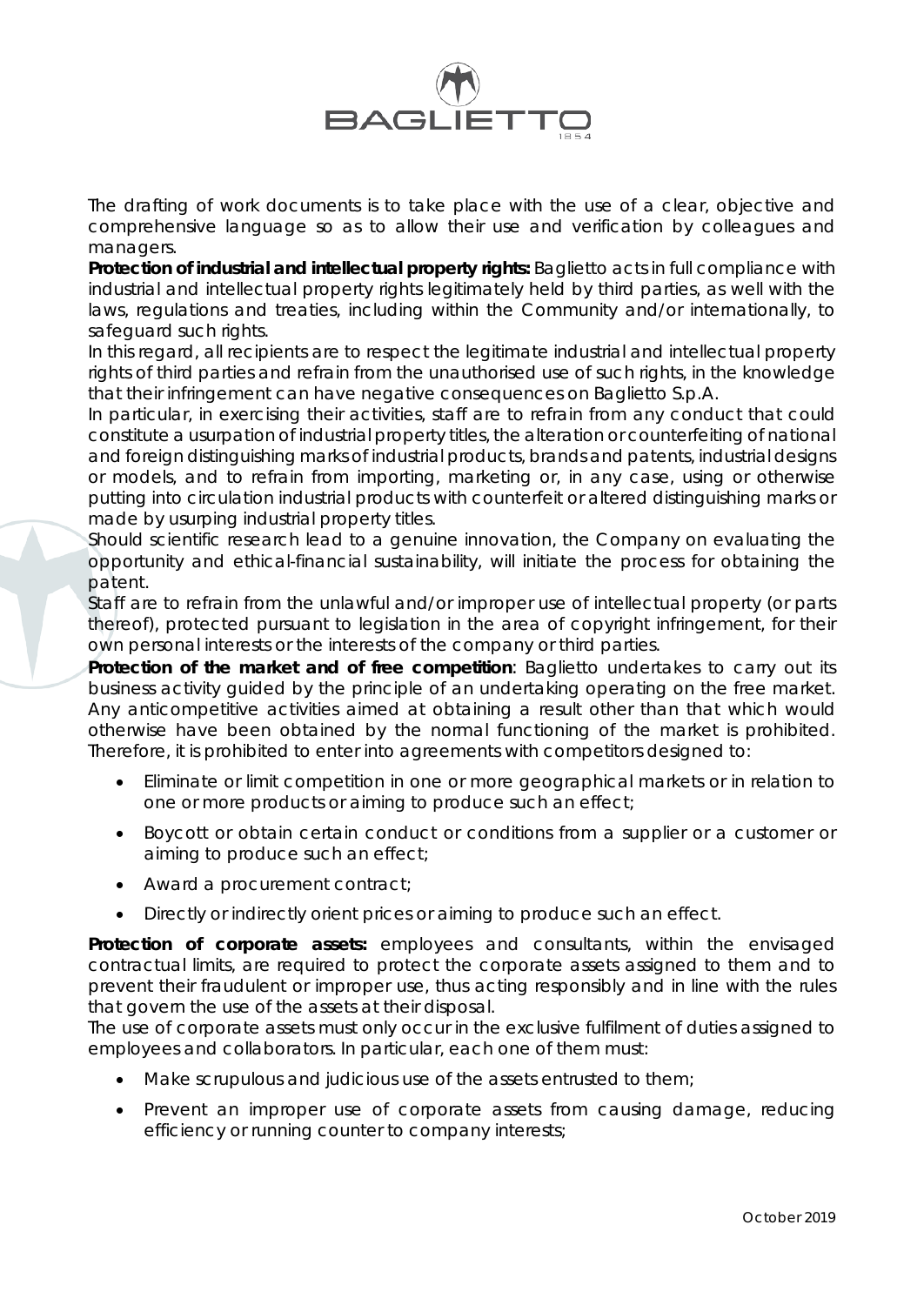

• Feel responsible for the protection of entrusted resources and promptly inform their manager of any events that are damaging to the Company.

Baglietto S.p.A. reserves the right to prevent the unauthorized use of its assets and infrastructure by means of suitable and legally-permitted control systems.

*Protection of health and safety***:** the Company undertakes to disseminate and consolidate a culture of safety and prevention; to develop awareness of the risks and the knowledge of and compliance with applicable preventive and protection regulations; to promote and demand responsible attitudes from all employees and from contractors and subcontractors, where specifically authorized and approved, in their areas of competence; and, to work to preserve and improve, especially with preventive actions, working conditions and the health and safety of workers.

**Protection of the environment:** Baglietto undertakes to find a balance between economic initiatives and indispensable environmental requirements, in compliance with applicable regulations and in consideration of the rights of future generations. The Company promotes a culture of environmental protection and ensures that all staff are made aware of their responsibilities, of the specific business risks, the consequent general principles of conduct and the elements of specific control.

It particularly undertakes to:

• Promote and operationally apply a culture of conserving and protecting the environment, the wild fauna and flora and natural habitats by taking care of the environmental context in which all staff operate in order not to affect - or to affect to the least extent possible and subject to prior authorisation - the environment during and at the outcome of activities performed;

• Responsibly manage energy, water and materials used in production, avoiding wastage and reducing emissions to a minimum;

• Perform regular storage and disposal of waste generated through the exercise of business activities, through recourse, where necessary, to specialist and qualified parties;

• Wherever possible, to prioritise the choice of suppliers and subcontractors, where specifically authorised and approved, to those who are committed to respecting the environment;

• Perform ongoing monitoring on regulatory developments in this regard in order to ensure compliance.

# **6.2. RULES OF CONDUCT FOR DIRECTORS**

Directors, being informed of their personal responsibility toward compliance with the law and applicable regulations, are required to observe the provisions contained in the Organisational Model and in the Code of Ethics which forms an integral part of it.

In particular, directors undertake to conduct themselves in a manner inspired by integrity, fairness, a sense of responsibility toward the Company, independence, autonomy and propriety toward public institutions and private parties with whom they are in contact in the exercise of business activities.

Furthermore, they undertake to use the information they become aware by reason of their office in a confidential manner, and to refrain from using their position to directly and indirectly obtain personal benefits.

Any external communication must comply with the laws and the principles of conduct, and must aim to safeguard the information and data covered by business secrecy.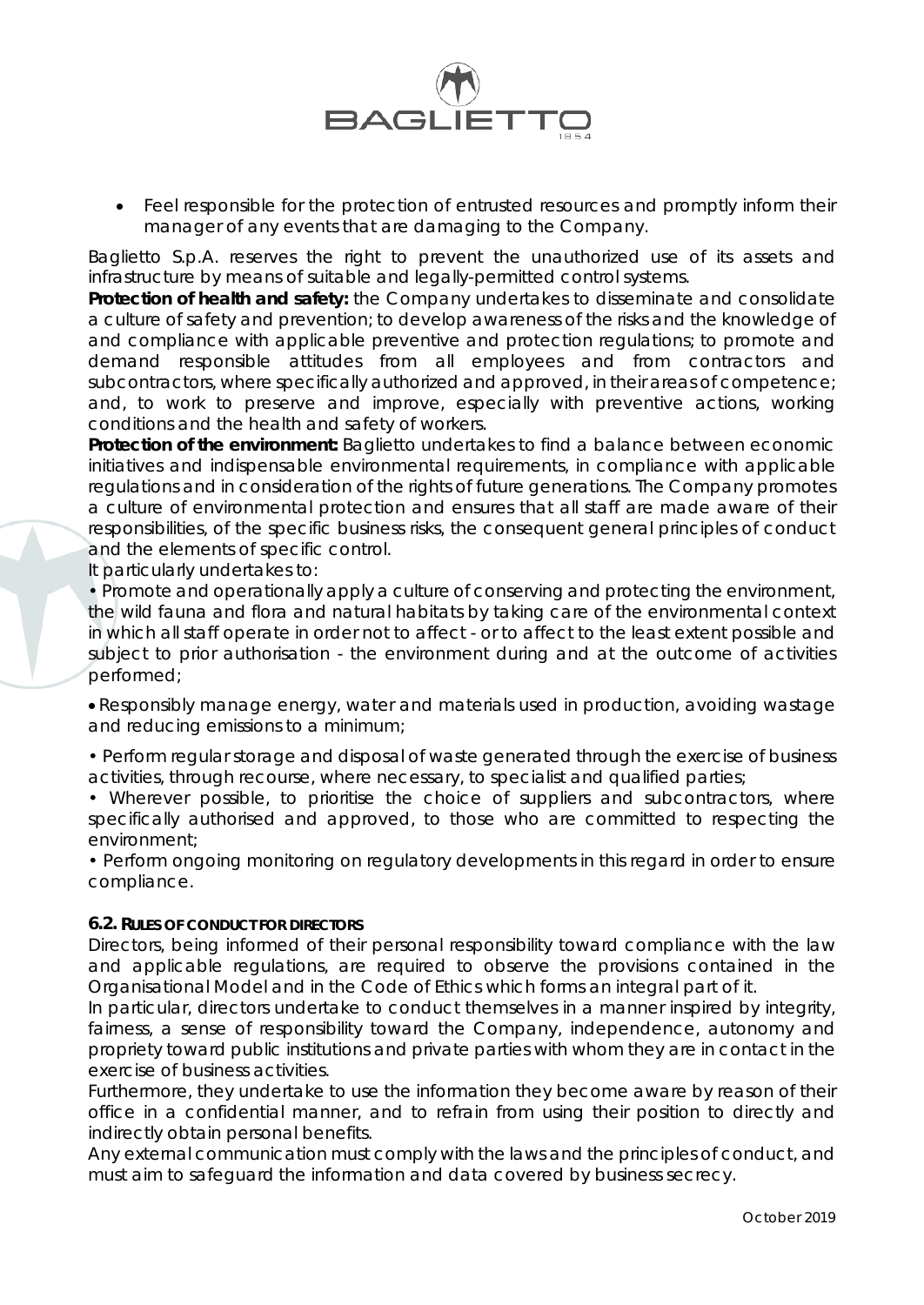

Directors of Baglietto S.p.A. are not to abuse their position, role or powers within the Company to exert any kind of pressure on staff and to influence, in an improper manner or for improper purposes, the execution of the duties assigned to them.

Moreover, they are required to respect the rules of conduct laid down for staff in all matters falling within their authority.

In particular, directors are to comply with the principles indicated in Art. 2391, paragraph 1 of the Civil Code on conflicts of interest, and to report cases in which a transaction, of a personal nature or on behalf of third parties, is in conflict of interest with those of the Company. In such cases, directors are to clarify the nature, terms, origin and scope of the transaction, and to refrain from executing it.

Furthermore, directors undertake not to hinder the control and audit activities carried out by shareholders and the Supervisory Board.

## **6.3. RULES OF CONDUCT FOR SHAREHOLDERS**

Shareholders, with or without powers of management and control, are bound to act in compliance with the principles of integrity, transparency, propriety and loyalty set out in this Code. These rules must be mutually applied, also in relation to directors, employees, external collaborators, customers and suppliers and, in general, in relation to anyone coming into contact with the Company for any reason.

# **6.4. RULES OF CONDUCT IN STAFF RELATIONS**

#### **6.4.1. SELECTION OF STAFF**

The search and selection of staff must be carried out on the basis of objective and transparent criteria, based on matching the profiles of candidates to corporate needs and requirements, ensuring equal opportunities and avoiding any form of favouritism.

Information requested from candidates must be strictly linked to the verification of the individual's professional and psycho aptitude profile, as well as to verify compliance with the requirements of national and international laws and suitability in relation to the prevention of offences referred to in Legislative Decree No. 231/2001, always in compliance with the principles of non-discrimination and the protection of personal data, as defined in this Code of Ethics and as envisaged at law.

# **6.4.2. ENTERING INTO EMPLOYMENT RELATIONSHIPS**

Recruitment within Baglietto S.p.A. takes place with a standard employment contract and in full compliance with the law and collective bargaining for the sector applied within the Company, fostering the inclusion of the worker in the work environment and with zero tolerance on any form of irregular or "clandestine" work.

On recruitment, employees are to receive precise information in relation to:

- The nature of the department they belong to, the responsibilities of their role and of the duties they are required to perform;
- Legislative elements and salary, as regulated by the national collective agreement applied within the Company;
- Rules and procedures to be followed in order to avoid conduct that is contrary to the rules of law and corporate policies.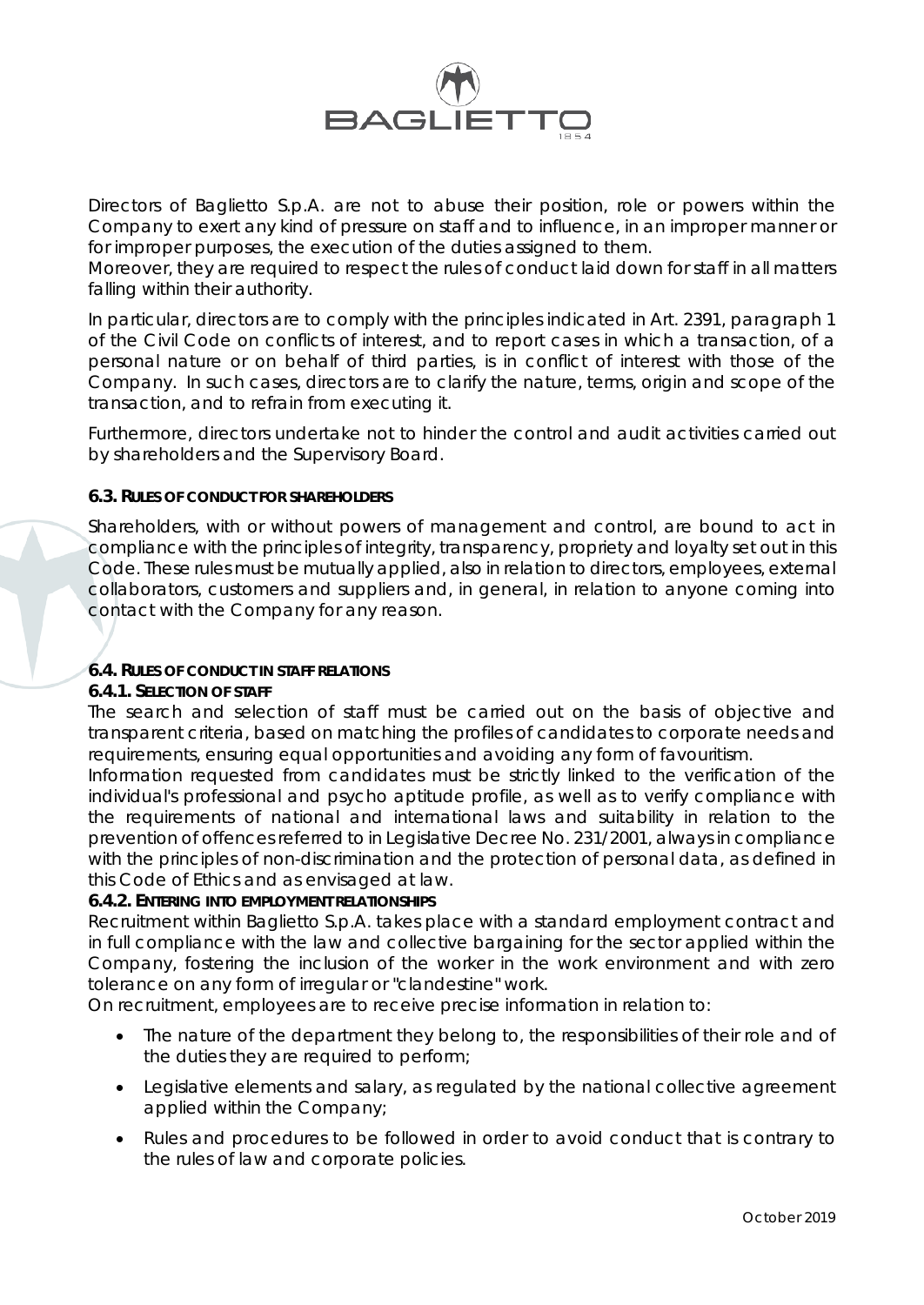

The Company is to verify that the information submitted to employees is actually understood at the time when the job is accepted.

# **6.4.3. STAFF MANAGEMENT AND APPRAISAL**

Baglietto S.p.A. ensures that staff performance is in line with the exercise of their duties and with work organisation plans. Through the exercise of an integrated human resource management and development system, the Company ensures that all staff have equal conditions, the same opportunities for improvement and professional growth, and avoiding any form of discrimination as indicated in the general principles of this Code.

In carrying out their work, staff participate in the discussion of decisions that are functional to the achievement of corporate objectives.

The Company provides its employees with informative and training tools to develop and enrich mutual competences and implement the professional value of staff.

Staff who consider themselves to be a victim of discrimination or any other infringement can report the incident to the Supervisory Board.

Any act of retaliation against any person filing such reports is prohibited.

Staff profiles are at the basis of decisions in the area of staff management and organisational processes, with a periodic performance appraisal which, as applicable, also provides for the involvement of the relevant manager in addition to the employee concerned.

The Company is committed to fully develop all the proficiency and competences present in the organisation in accordance with the principles established by this Code.

# **6.4.4. RIGHTS OF THE WORKER**

# **a. Protection of health and safety**

Baglietto S.p.A. undertakes to set up and maintain safe and healthy working environments in compliance with accident prevention regulations applicable in the countries in which it operates. It undertakes to disseminate and consolidate a culture of health and safety at the workplace, developing an awareness of risks and promoting responsible conduct from all collaborators.

To this end, the Company implements measures of a technical and organisational nature through the introduction of an integrated risk management and control system and its updating, as well as training and communication activities.

In particular, it prohibits smoking in places where smoking is prohibited, having adopted a specific anti-smoking policy which was communicated to all staff in accordance with relevant legislation. The Company also prohibits the consumption of alcohol and drugs which influence the regular performance of the working activity, also by reason of the sensitivity of the sector in which it operates.

# **b. Protection of confidentiality**

The Company conforms to requirements concerning the confidentiality of personal data referred to in Legislative Decree No. 196/2003 (Personal Data Protection Code) and the European Regulation for the protection of personal data no. 2016/679 (GDPR) and subsequent amendments, supplements and implementing regulations.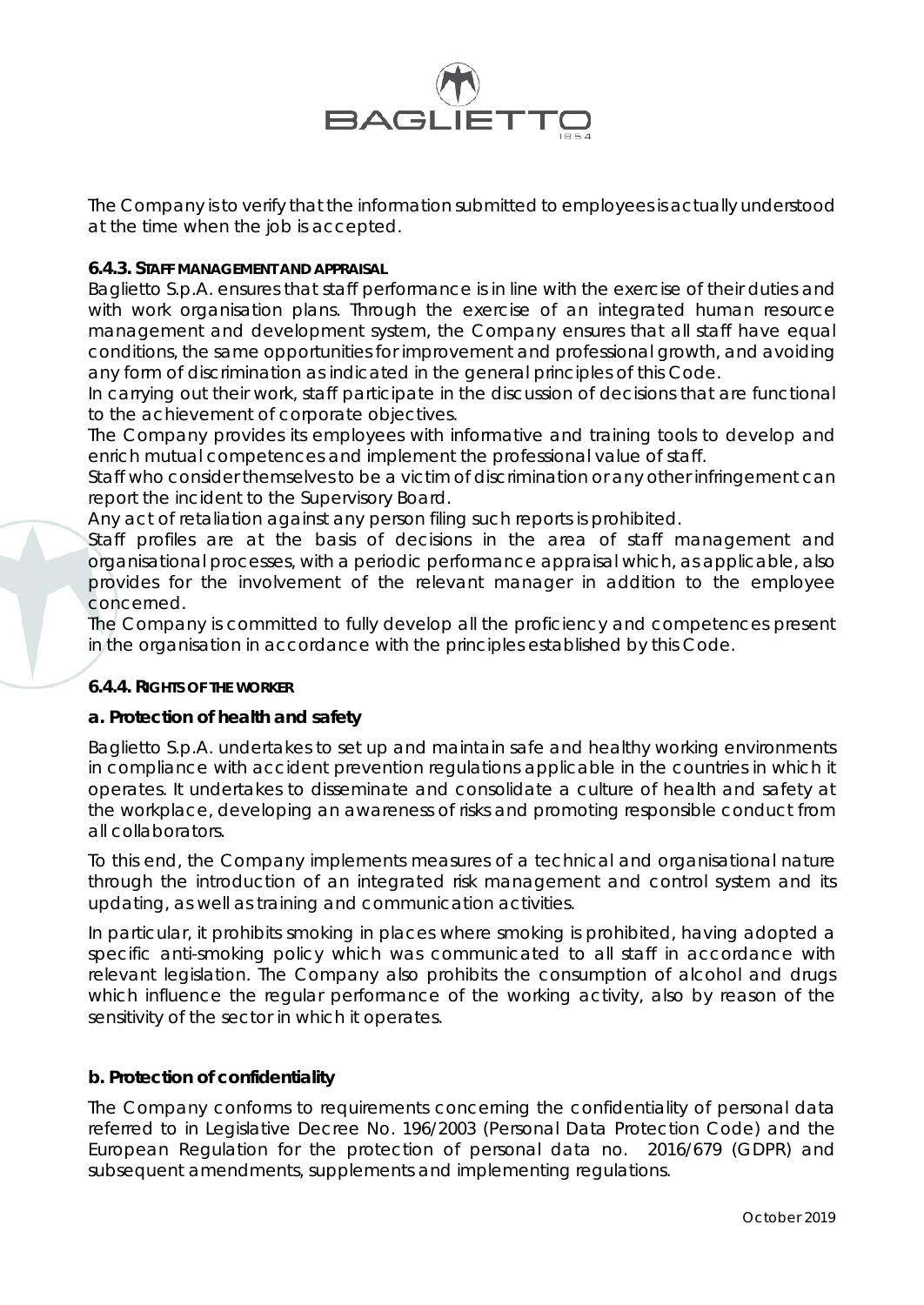

With particular regard to the processing of workers' personal data, Baglietto puts specific precautions in place to inform each employee, consultant or external collaborator on the nature of the personal data subject to processing by the Company, the processing method, the areas of communication and, in general, on any data relating to his/her person.

## **c. Protection of individuals**

Baglietto S.p.A. undertakes to protect the moral integrity of its employees, consultants and collaborators by ensuring the right to working conditions that respect a person's dignity.

For this reason, the Company does not tolerate any act of physical, psychological or sexual violence, nor any discriminatory conduct or conduct that is otherwise detrimental to a human being, his/her beliefs and his/her preferences.

Whoever considers themselves to have been harassed or discriminated against for reasons linked to age, gender, sexual orientation, race, state of health, nationality, political opinions and religious beliefs can report the incident to the Supervisory Board.

## **6.4.5. DUTIES OF THE WORKER**

Each employee is to act loyally and in good faith, in accordance with the obligations entered into under the employment contract, corporate rules and this Code of Ethics. Staff are also required to adhere to the above-mentioned principles and rules of conduct. Employees are required to report to the Supervisory Board any infringement of the Code of Ethics on the part of colleagues, collaborators and consultants of which they become aware. Baglietto S.p.A. reserves the right to draw up any disciplinary reports following any unsubstantiated report made in bad faith to cause voluntary damage to colleagues and/or collaborators, or as a result of withholding substantiated reports.

#### **6.5. RELATIONS WITH CUSTOMERS**

In relations with its customers, the Company conforms to the principles of transparency, professionalism, efficiency and propriety to offer an impeccable service in line with maximum customer satisfaction, as well as to uphold the Company's image and reputation.

To this end, contractual information with the customer must be comprehensive on the scope, price and procedures for the provision of services offered, so as to enable the customer to make a choice in a free and informed manner.

Staff are to act in compliance with laws and regulations, without abusing their authority, and with impartiality and transparency, thus refraining from any form of discrimination against customers.

Baglietto S.p.A. undertakes to always reflect on the suggestions and complaints of customers and the associations that protect them, making use of suitable and prompt communication systems.

Advertising material is not to contain false and misleading content.

In its trade relations, Baglietto undertakes not to establish or maintain relations with parties who: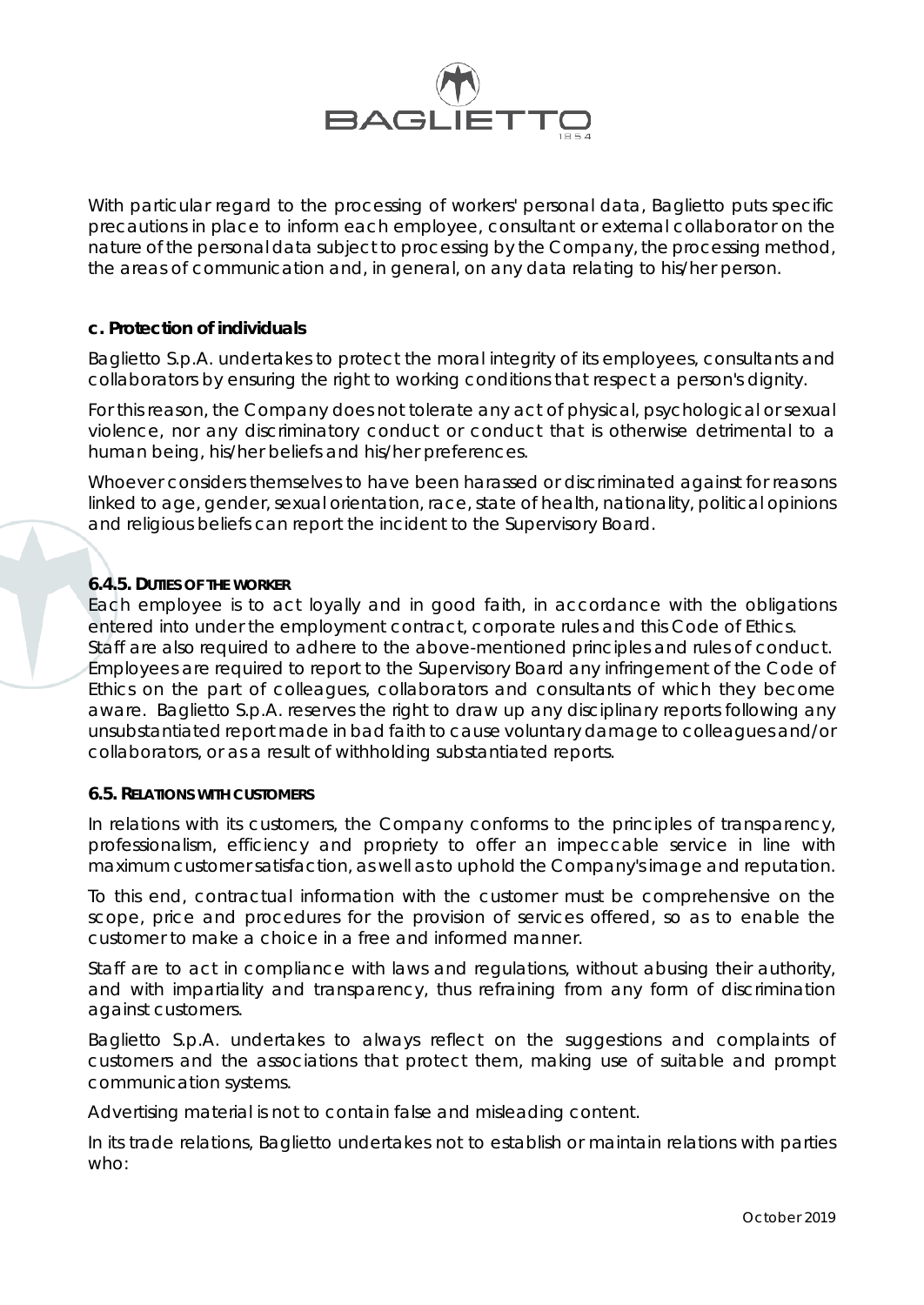

- Are implicated in unlawful activities, in particular those connected to the offences envisaged by Legislative Decree No. 231/2001 and, in any case, with parties who do not present the requirements of commercial reliability and trustworthiness;
- Do not comply with national and international legislation on the protection of labour, including the prevention of child labour, and health and safety at the workplace, in addition to applicable laws in relation to respect for human dignity and a person's fundamental rights.

Any form of donation or gift to customers exceeding, even if only potentially, normal business and courtesy practices and which can incorporate extremes of reportable practices in situations of unfair competition, is not permitted.

Recipients who become aware of infringements, omissions, falsifications or negligence on the part of agents, or one of their collaborators, in the course of their business are required to report the facts to the Supervisory Board.

# **6.6. RELATIONS WITH EXTERNAL CONSULTANTS**

Screening and selection processes of consultants and external collaborators are based on the principles of loyalty, propriety and transparency, as well as on all the principles set out in this Code.

Contracts with consultants and collaborators are to include the obligation of complying with this Code and the Organizational Model pursuant to Legislative Decree No. 231/2001, applicable to any activities at risk of crime for which they are responsible on behalf of the Company. Such contracts are also to include clauses on rescission and compensation for damages in the event of an infringement of these rules of conduct.

Consultants and collaborators are to comply with the principles and provisions envisaged by this Code and the Organizational Model. Such infringement constitutes just cause for the termination of their employment contract.

Recipients who become aware of infringements, omissions, falsifications or negligence on the part of agents, or one of their collaborators, in the course of their business are required to report the facts to the Supervisory Board.

Any form of donation or gift to agents exceeding normal business and courtesy practices is not permitted.

Should Recipients receive offers of benefits from external consultants to favour their own business, they are to immediately suspend the relationship and inform the Supervisory Board. Consultants and collaborators who autonomously and separately offer consultancy services similar to those of Baglietto are to clarify that this is totally separate to the service they provide on behalf of the Company and act in compliance with the principles which prohibit unfair competition as set out in Section 5.4 of this Code.

# **6.7. RELATIONS WITH SUPPLIERS**

Screening and selection processes of suppliers are based on the principles of loyalty, propriety and transparency, as well as all the principles set out in this Code. The infringement of these principles constitutes just cause for the termination of relations with suppliers.

The selection of suppliers must be based on objective and impartial criteria in terms of quality, innovative level, cost and any additional services. In any case, the principles relating to customer relations are to be expressly referred to in the management of supplier relations.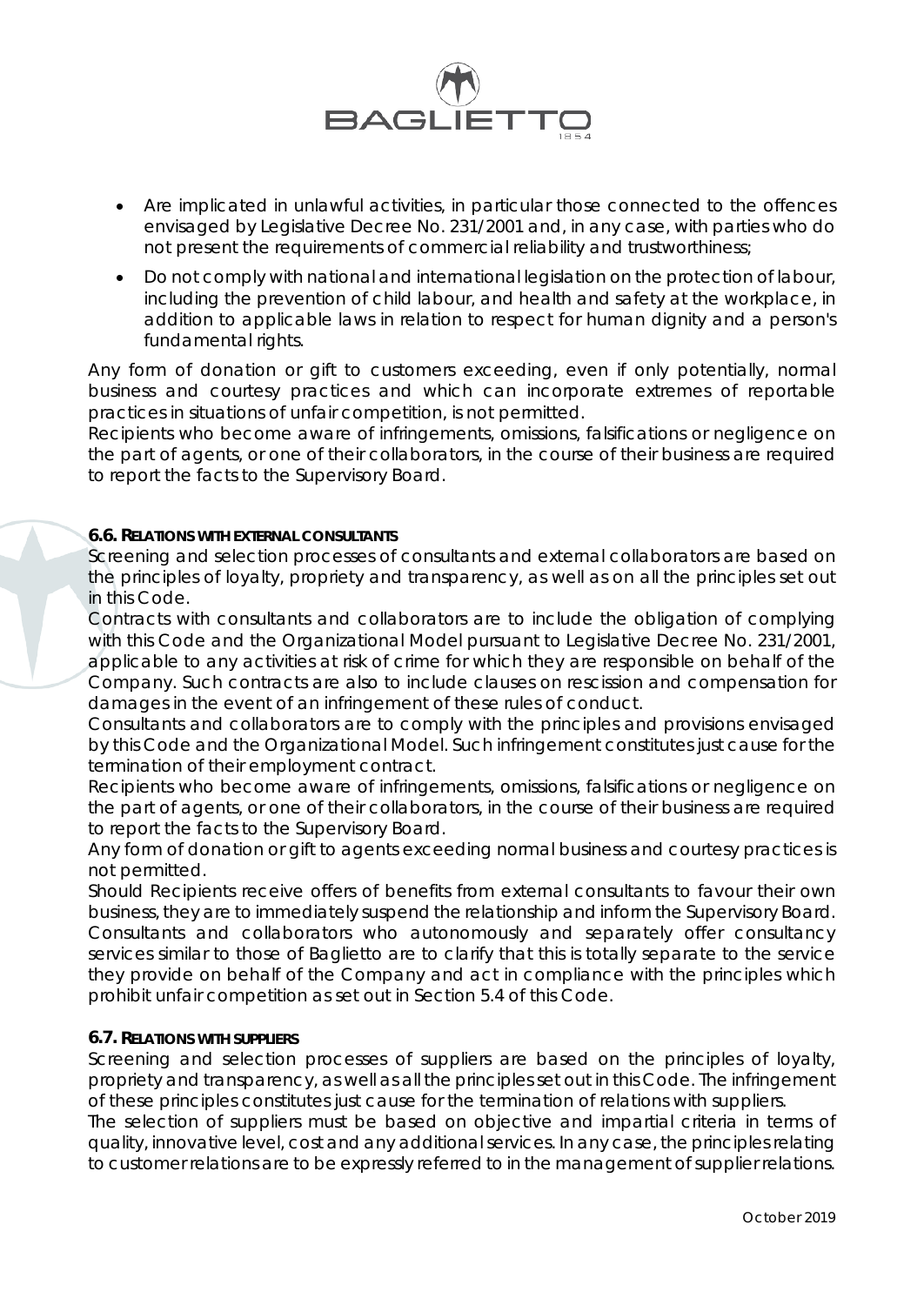

Recipients of this Code are not permitted to accept and acknowledge gifts, gratuities and donations from suppliers if not of modest value and directly attributable to standard courteous relationships.

Should Recipients receive offers of benefits from suppliers to favour their own business, they are to immediately suspend the relationship and inform the Supervisory Board.

In order to verify compliance with the provisions of this Code, the Company reserves the right to potentially carry out supplier audits to ensure the existence of professionalism and good repute necessary to pursue relations for collaboration.

Suppliers are required to guarantee that materials of animal origin are not obtained through cruel breeding and/or gathering practices, renouncing mistreatment and other detrimental activities.

# **6.8. EXTERNAL RELATIONS AND RELATIONS WITH OTHER STAKEHOLDERS**

To the extent compatible, the rules of this Code apply to external relations and relations with other stakeholders.

Baglietto S.p.A. does not disburse direct or indirect funding for the financing of political parties, movements and committees, nor to their representatives or candidates, except in the case where these are due owing to specific applicable regulations.

Furthermore, the Company does not finance associations or sponsor events or congresses having political propaganda as their agenda.

Baglietto S.p.A. may grant contributions and donations in favour of entities with a social, moral, scientific, sport or cultural purpose.

# **6.9. RELATIONS WITH THE PUBLIC ADMINISTRATION**

For the purposes of this Code, Public Administration (hereinafter, "P.A.") means any public entity and any independent administrative agency, physical or legal person acting in the capacity of public official or in charge of a public service, or in the capacity of member or official of any body of the European Community or foreign State.

This definition also includes private parties who, for overriding reasons of a political or economic nature, fulfil a public function to oversee the protection of general interests. These include the management bodies of regulated markets.

In relations with the P.A., Recipients are to promote relations that comply with the ethical principles indicated in this Code, with particular reference to the principles of independence and transparency.

Relations with public administration officials are limited to the responsible and dulyauthorised company departments, in compliance with the strictest observance of legal and regulatory provisions. These should not, in any way, compromise the Company's integrity and reputation

Business forms for economic support or other support to any public organisation or to persons representing them, their family members or their cohabitees are not permitted

This prohibition is extended to all Company staff. Staff are not permitted to promise or dispense favours or economic goods of any type to facilitate the achievement of company interests.

These requirements cannot be circumvented by resorting to other forms of contribution which, under the title of sponsorships, commissions, consultancies, publicity, etc. have the same aforesaid unlawful objective.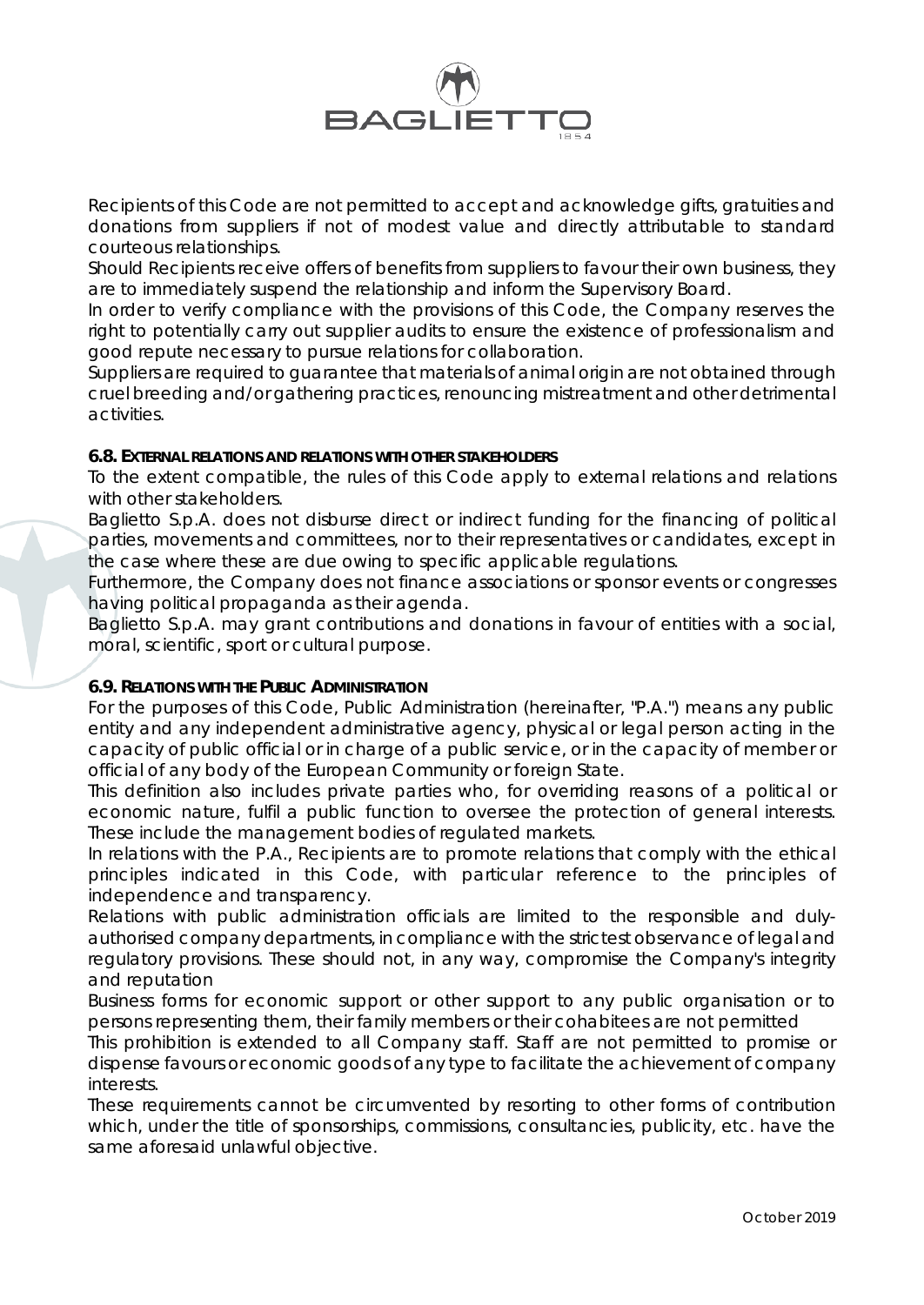

Acts of courtesy such as gratuities and gifts are permitted, provided they are of modest value and considered to be customary on the basis of business practices and, in any case, provided these do not compromise Baglietto's integrity and reputation and do not influence the recipient's independence of judgment.

This rule also applies in countries where the offer of high value gifts is customary.

Should Recipients receive offers or proposals of benefits from public officials, they are to immediately suspend the relationship and inform the Supervisory Board.

## **7**. **SANCTIONS SYSTEM**

Observance of the principles and rules of conduct contained in this Code are to be considered an integral part of the contractual obligations provided for social bodies, shareholders, employees, consultants and external collaborators.

Any infringement of the Code constitutes a breach of the obligations arising from the employment contract and/or constitutes a disciplinary offence.

Relative measures and sanctions will be adopted in full compliance with Art. 7 of Law No. 300/1970 and with any other applicable legislation, including the provisions of the collective bargaining agreement.

With regard to applicable sanctions and the process of verification and application, please refer to the provisions of the Disciplinary System contained in the Organisational Model which identifies:

- The parties concerned:
- The type of relevant infringements;
- Sanctions applicable by the Company, graded according to the infringement;
- The procedure for contesting infringements, and imposing and executing sanctions.

The Company's sanctions and any claims for compensation may, in any case, be applied in respect of shareholders, employees, directors, external collaborators and third parties.

The Company has set up a specific email [\(odv@baglietto.com\)](mailto:odv@baglietto.com) to facilitate the reporting process to the Supervisory Board with regard to non-compliance with the Organisational Model or this Code.

In addition, reports can be made in writing by sending appropriate communication, which can also be anonymous, addressed to the Supervisory Board.

In any case, the Supervisory Board will endeavour to ensure that persons who file reports are not subjected to retaliation, discrimination or, in general, penalisation, and will suitably safeguard these persons' confidentiality.

#### **8. FINAL PROVISIONS**

This Code of Ethics was adopted by the Company in the month of October2019.

Any subsequent amendments will be approved by the same corporate board and promptly communicated to the other parties concerned.